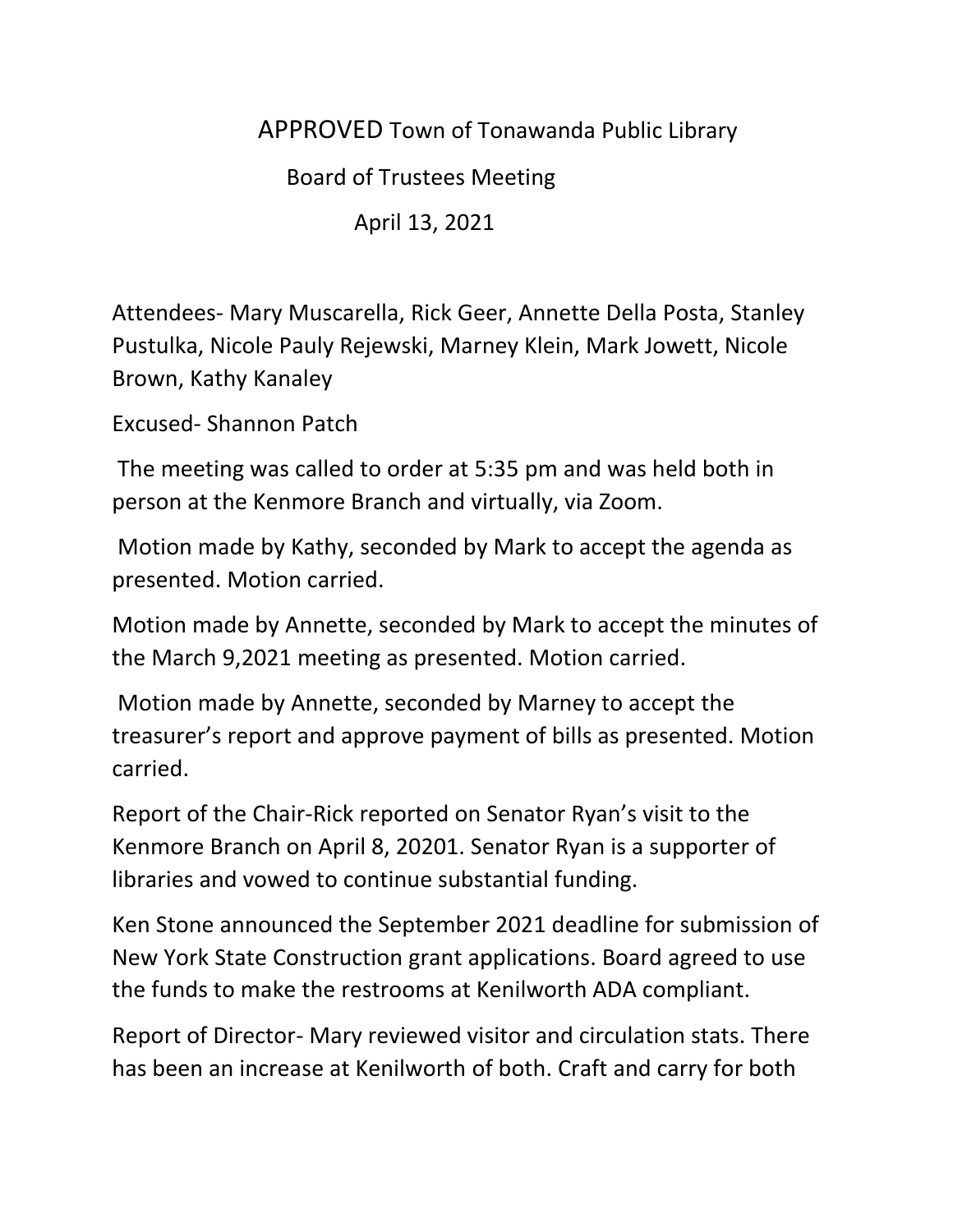children and adults remain popular along with virtual story time and other virtual programs.

Mary's book club will be held both in person and virtually this month.

Mary announced the quarantine time for books has been reduced from 96 to 48 hours.

Tutoring sessions continue at both locations.

Staff assisted a several patrons with arranging Covid vaccination appointments.

AARP has ended their tax assistance program.

Mary sent a thank you to former staff member, Jan Wilkes, for her \$100 donation.

The Friends had a small sale in March and donated \$4000. This money will be used for furniture to create a preteen section.

Mary has submitted the Town Environmental Benefit application which proposes a rain garden at the Kenilworth Library. The Friends have committed \$5000 toward the project.

We had a discussion as to what community resources we could approach for assistance with upkeep of the grounds at Kenilworth. Adam Panzica, our caretaker, mows the lawn, but we need help with the flower beds. Kenmore Village Association maintains the Kenmore garden but is unable to commit to Kenilworth.

Mary will have a planning meeting with staff for summer programming.

We will have benches at Kenilworth for outdoor story time. Mary will contact the Kenton School Superintendent for use of the front lawn at the Kenmore Middle School.